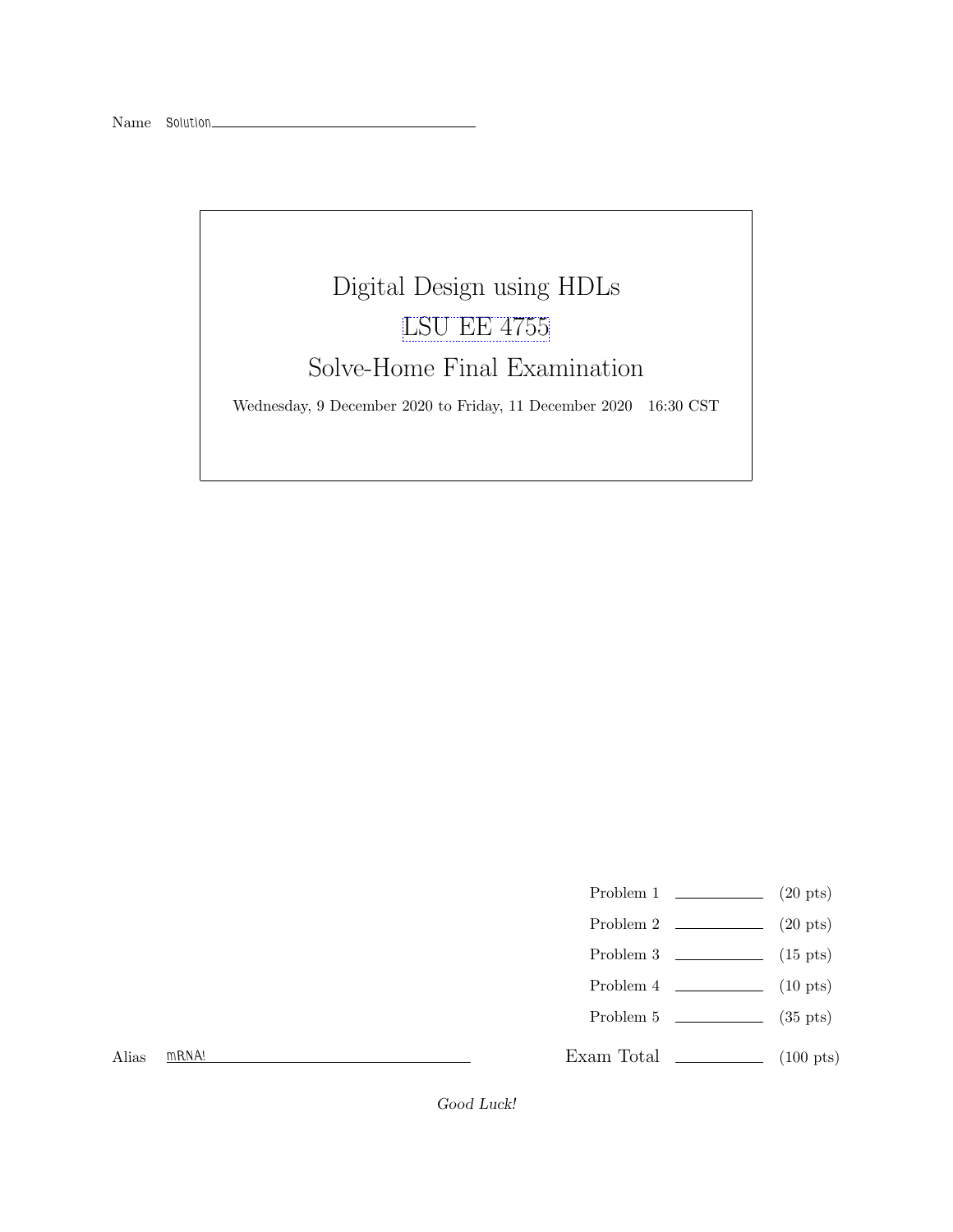Problem 1: [20 pts] Module prob1\_seq, below, is based on the solution to 2016 Final Exam Problem 1 (also appearing in problem set <https://www.ece.lsu.edu/koppel/v/guides/pset-syn-seq-main.pdf>, please look at that solution). In that problem an incomplete diagram of the hardware was given, similar to the one on the next page, and a module was to be completed so that it computes  $v0*v0 + v0*v1 + v1*v1$ consistent with the hardware. The completed module appears below, with minor simplifications. If you must know, the simplifications include omitting the floating-point modules' round inputs and status outputs. Also, the case statement was replaced by an if/else statement. In case anyone is concerned, this wordy aside would be omitted from an in-class exam.

Though module prob1\_seq is now complete, the hardware diagram isn't. In this problem complete the diagram of the synthesized hardware based on the module below. The diagram omits the hardware for step, select signals for the multiplexors, enable signals for some of the registers, etc. Optimize the hardware that compares step to a constant. Do so by showing individual gates rather than an equality or comparison unit.

 $\overrightarrow{\mathcal{A}}$  Complete the diagram so that it shows inferred hardware after some optimization.

 $\forall$  Where step is compared to a constant, show individual gates, not a comparison unit.

```
module prob1_seq
  ( output logic [31:0] result, output logic ready,
    input uwire [31:0] v0, v1, input uwire start, clk );
   uwire [31:0] mul_a, mul_b, add_a, add_b, prod, sum;
  logic [2:0] step;
  logic [31:0] ac0, ac1;
   localparam int last_step = 4;
   always_ff @( posedge clk )
     if ( start ) step \leq 0;
     else if ( step < last_step ) step <= step + 1;
   CW_f<sub>p_mult</sub> m1( .a(mul_a), .b(mul_b), .z(prod) );
   CW_f pad a1( .a(add_a), .b(add_b), .z(sum));
   assign mul_a = step < 2 ? v0 : v1;
   assign mul_b = step == 0 ? v0 : v1;
   assign add_a = ac0, add_b = ac1;
   always_ff @( posedge clk )
     begin
        ac0 \leq prod;if ( step \leq 3 ) ac1 \leq step ? sum : 0;
        if ( start ) ready \leq 0; else if ( step == last_step-1 ) ready \leq 1;
     end
   assign result = sum;endmodule
```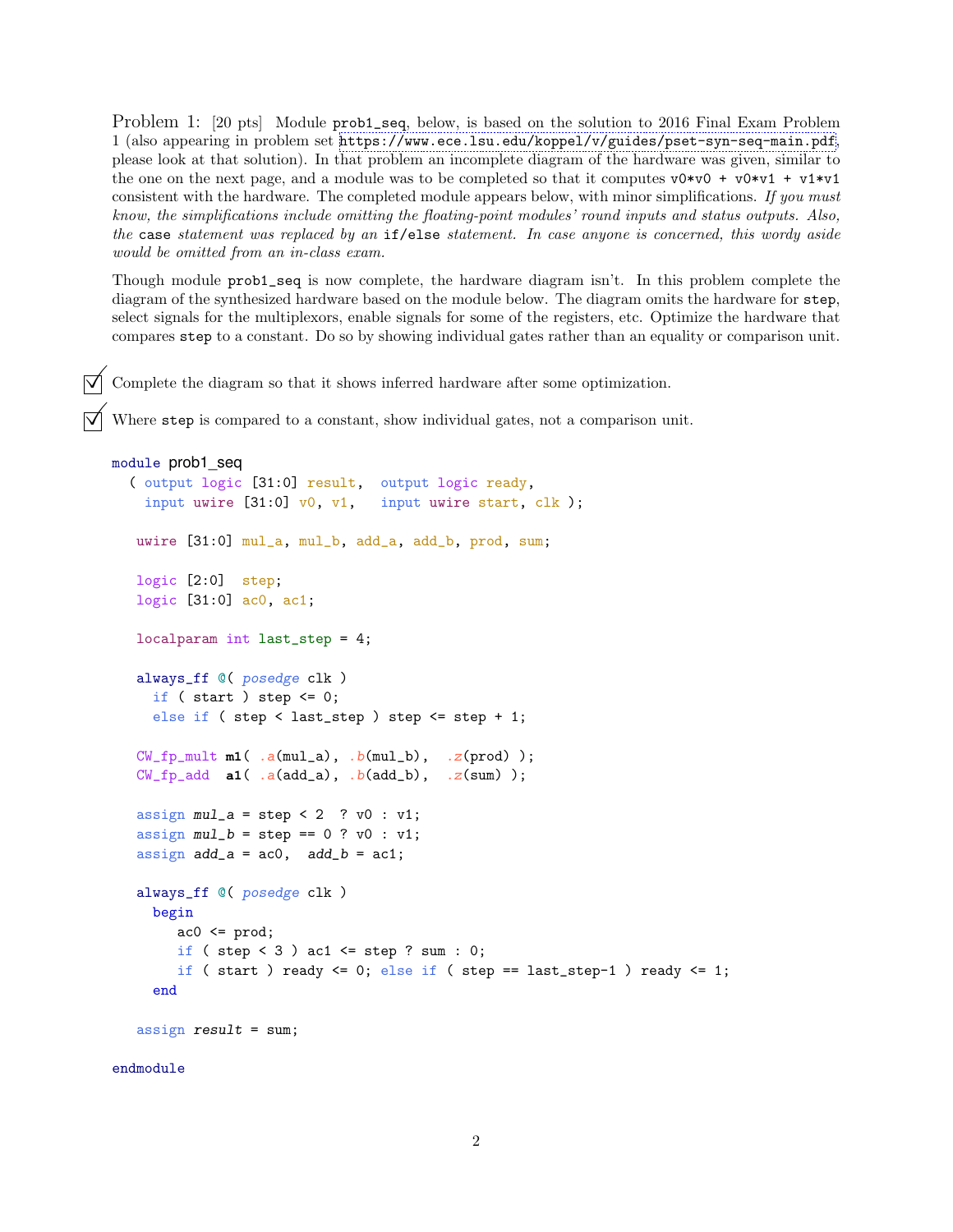Solution appears below in blue. A register was added to hold step. The value of step and start are used to determine multiplexor select signals and register enable inputs. The solution is labeled with some step comparison results, such as step < 2. Those who are unsure of how the illustrated logic computes these values are strongly urged to draw a truth table.

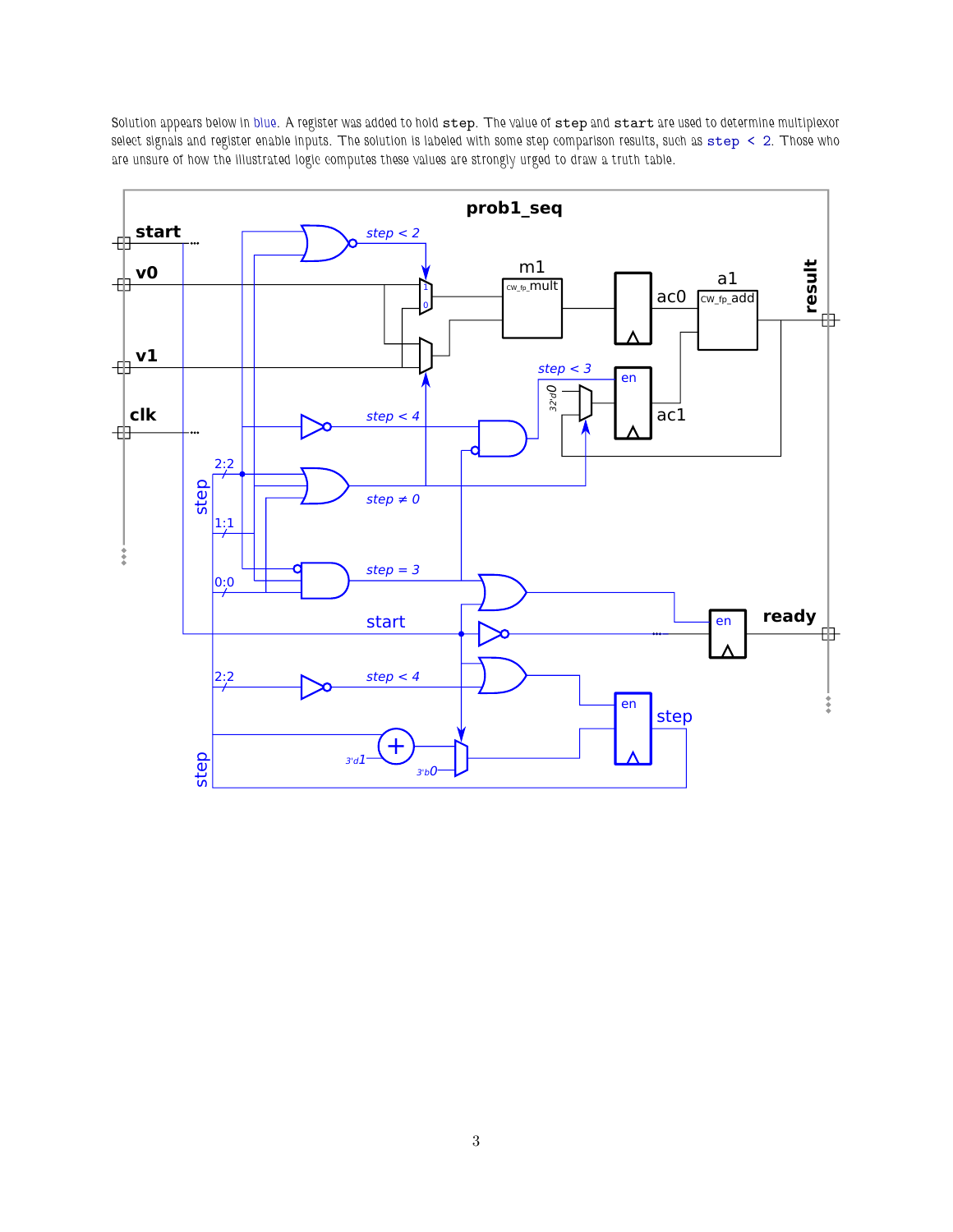Problem 2: [20 pts] Consider again that module from Problem 1 of the 2016 final exam. Appearing below is the start of a Verilog description of a pipelined version of this module. The ports are the same as in the sequential version from the previous problem, however the module must operate in pipelined fashion, meaning that a new v0, v1 pair could arrive at the inputs each cycle.

Complete the module. Two floating-point units are instantiated for your convenience. Add floating-point and other hardware as needed.

Complete module so that it operates in pipelined fashion.

The solution that appears below is what would be expected on an exam. This problem was assigned as 2021 Homework 6 as a programming assignment. See [that solution](https://www.ece.lsu.edu/koppel/v/2021/hw06-sol.v.html) for additional details. In the solution below notice that the start signal is carried along the pipeline and finally connected to the ready output port.

The sequential hardware uses the value of register step so determine multiplexor and enable settings. That's not needed here because each stage does a particular step, in effect make step a constant. (Also, because there are more functional units fewer steps are needed.) For that reason there is no equivalent to the step register in the pipelined solution.

```
module prob1_pipe( output logic [31:0] result, output logic ready,
                  input uwire [31:0] v0, v1, input uwire start, clk);
```
#### /// **SOLUTION**

```
uwire [31:0] v00, v01, v11, s1, s2;
logic [31:0] pl_1_v00, pl_1_v01, pl_1_v11;
logic [31:0] pl_2_v0001, pl_2_v11;
logic pl_1_occ, pl_2_occ;
CW_fp_mult m00( .a(v0), .b(v0), .z(v00) );
CW_fp_mult m01( .a(v0), .b(v1), .z(v01) );
CW_fp_mult m11( .a(v1), .b(v1), .z(v11));
CW_fp_add a1(.a(pl_1_v00), .b(pl_1_v01), .z(s1) );
CW_fp_add a2(.a(pl_2_v0001), .b(pl_2_v11), .z(s2) );
always_ff @( posedge clk ) begin
   p1_1_v00 \le v00;
   p1_1_v01 \leq v01;
   p1_1_v11 \leq v11;pl_1_occ <= start;
   p1_2_v0001 \leq s1;
   p1_2_v11 \leq pl_1_v1;pl_2_occ \leq pl_1_occ;
   result \leq s2;
   ready <= pl_2_occ;
end
```

```
endmodule
```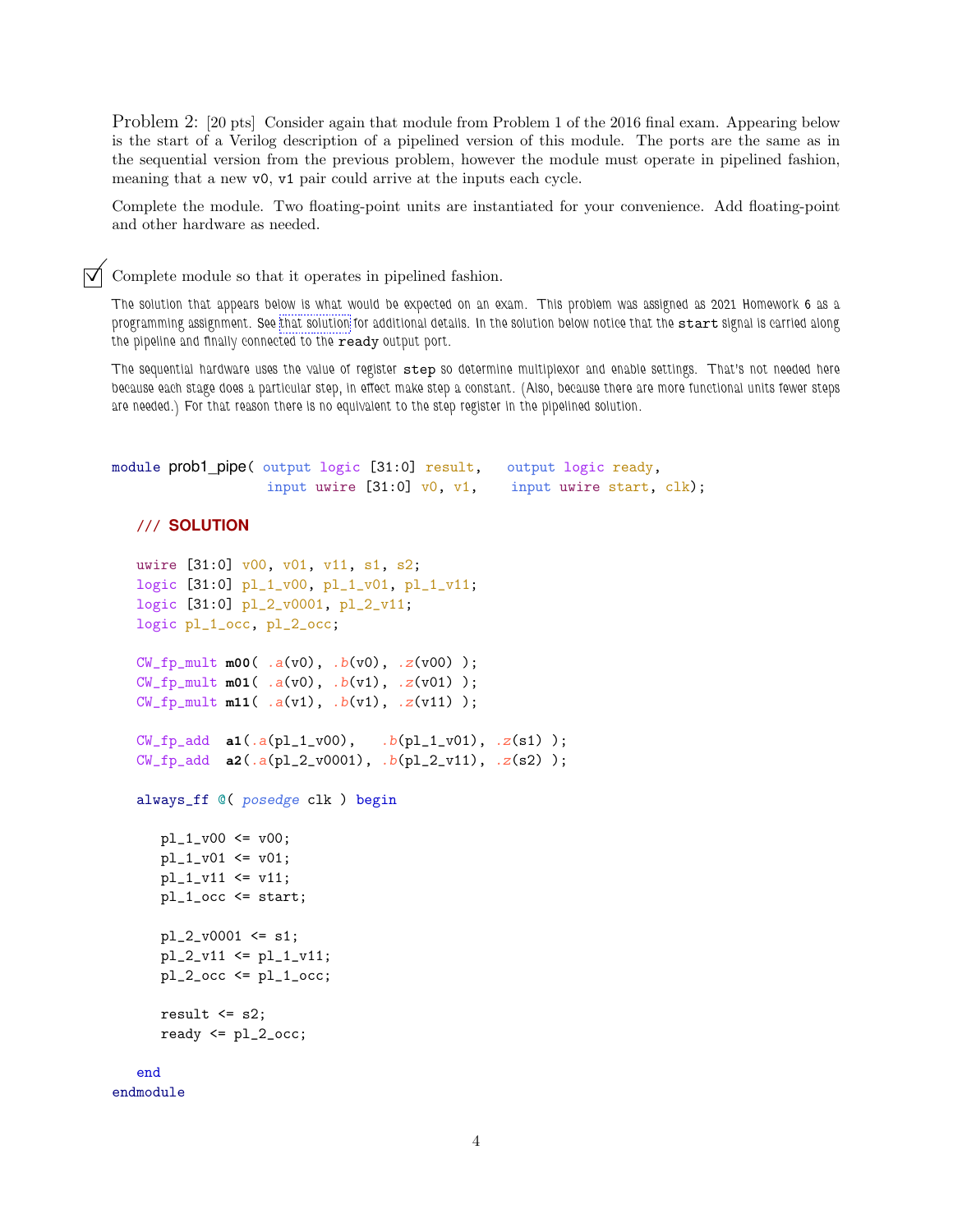Problem 3: [15 pts] Yet again, consider the solution to 2016 Final Exam Problem 1. (The solution appears in the sequential problem set, <https://www.ece.lsu.edu/koppel/v/guides/pset-syn-seq-main.pdf>, feel free to look at it.) Appearing below is an incomplete diagram of the hardware with some timing information shown, and a timing diagram. In this problem several performance measures will be computed based on the simple model.



Let  $t_m = 25 u_t$  denote the delay of the CW\_fp\_mult unit and let  $t_a = 20 u_t$  denote the delay of the CW\_fp\_add unit. The arrival times of signals at the multiplexor select inputs and at the ready register are shown boxed in blue. Base the delay of the registers and multiplexors on the simple model.

(a) Determine the clock period for this module using the assumptions above and show the critical path on which this clock period is based.

Determine the clock period.  $\overrightarrow{\mathsf{S}}$  Show critical path used to determine the clock period.

Show work, and state any assumptions.

The arrival times of stable values are shown in the diagram | boxed in green | and a critical path is shown as a red dashed line. Another critical path (which must of the same length) pass through the upper multiplexor. Note that the critical path is through the multiplexor select signal, not through the data inputs. The critical path length is  $31 u_t$ , adding on the register delay, we get the clock period of  $[31 + 6] u_t = 37 u_t$ .

(b) Based on your answers above determine the latency and throughput for this calculation.

 $\triangledown$  The latency is:

Since it takes four cycles to compute a result the latency is  $4 \times 37 u_t = 148 u_t$ .

The throughput is:

The unit of work is computing a  $v_0^2+v_0v_1+v_1^2$  value. It takes four cycles to do so, so in this case the throughput is one over the latency or  $\frac{1}{4\times37\,\mathrm{u_t}}=\frac{1}{148\,\mathrm{u_t}}$ . If  $\mathrm{u_t}=1\,\mathrm{ns}$  then the throughput would be  $\frac{1}{148\,\mathrm{ns}}$  or 6756756 calculations per second.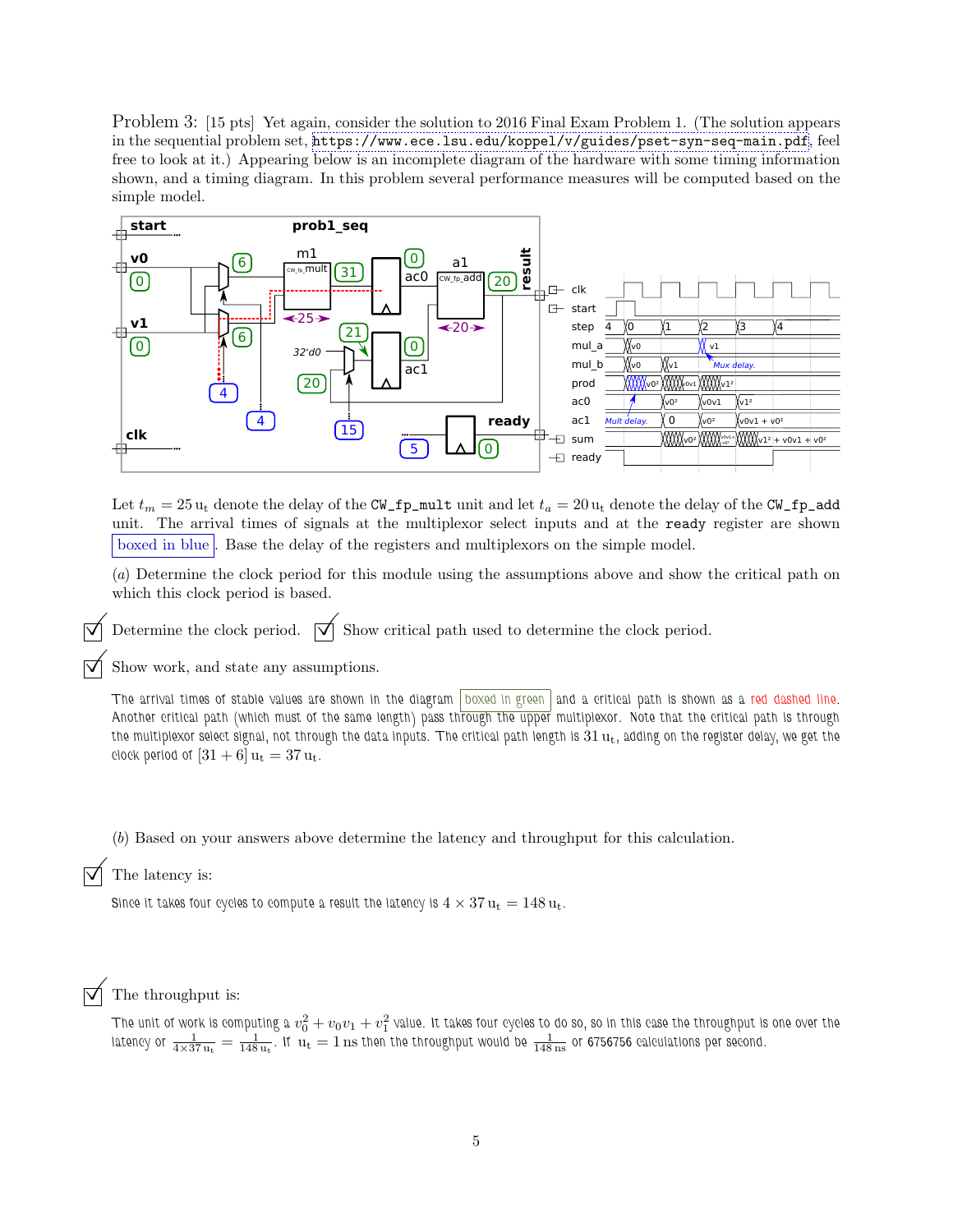Problem 4: [10 pts] The mult\_tree\_bfas module below has a flaw: It won't compile if  $wp < w$ a+wb. That's a big deal, because in many—perhaps most—cases when one multiplies two w-bit integers all one wants is the w least significant bits of the product. Note: In the original exam some object names were different and there was unused code setting high bits of the product to zero.

Modify the module so that it will work correctly for values of  $wp \leq w$ a+wb.  $\Box$  Do so in a way that generates less hardware even without optimization of unconnected nets and unread variables.

```
module mult_tree_bfas #( int wa = 16, int wb = wa, int wp = wa + wb)
   ( output uwire [wp-1:0] prod,
     input uwire [wa-1:0] a, input uwire [wb-1:0] b );
   if (wa == 1) begin
      assign prod = a ? b : 0;end else begin
     localparam int wa_re = wa / 2;
     localparam int wp_re = wb + wa_re;
     uwire [wp_re-1:0] prod_lo;
      uwire [wp_re-1:0] prod_hi;
     mult_tree_bfas #(wa_re,wb) mlo( prod_lo, a[wa_re-1:0], b );
     mult_tree_bfas #(wa_re,wb) mhi( prod_hi, a[wa-1:wa_re], b );
      assign prod(wa_re-1:0] = prod\_lo[wa_re-1:0];
      uwire c[wp-1:wa_re-1];
      assign c[wa_re-1] = 0;
     for ( genvar i=wa_re; i<wp_re; i++ )
       bfa b(c[i], prod[i], prod_lo[i], prod_hi[i-wa_re], c[i-1] );
     for ( genvar i=wp_re; i<wp_re+wa_re; i++ )
       bha b(c[i], prod[i], prod_hi[i-wa_re], c[i-1] );
   end
endmodule
```
The solution is on the next page.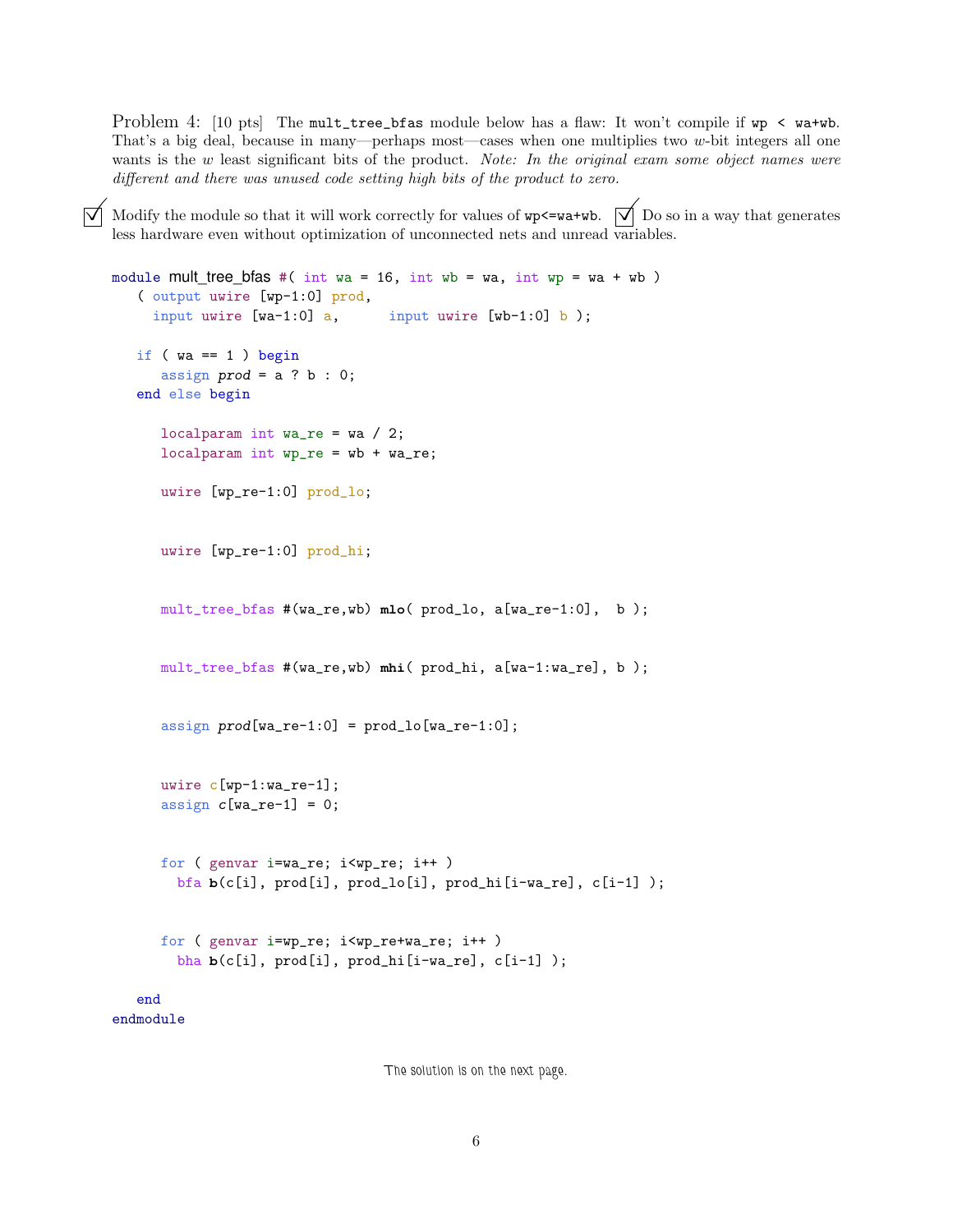```
module mult tree bfas #( int wa = 16, int wb = wa, int wp = wa + wb)
   ( output uwire [wp-1:0] prod,
     input uwire [wa-1:0] a, input uwire [wb-1:0] b );
   if (\text{wa} == 1) begin
      assign prod = a ? b : 0;end else begin
      localparam int wa_re = wa / 2;
     localparam int wp_re = wb + wa_re;
      // SOLUTION:
     // Compute the width of the product actually needed from the lo and hi modules.
     localparam int wp_lo = min( wp_re, wp );
     localparam int wp_hi = min(wp_re, wp - wa_re);
      // SOLUTION: Possibly use fewer than wp_re bits for the product.
     uwire [wp_lo-1:0] prod_lo;
     uwire [wp_hi-1:0] prod_hi;
     // SOLUTION: Compute how many bits of b are needed in the hi module.
     localparam int wb_hi = min( wb, wp_hi );
     // SOLUTION: Instantiate using the smaller values for the number
     // of bits in the product (wp_lo, wp_hi) and a smaller value for
     // the number of bits in b (wb_hi).
     mult_tree_bfas #(wa_re, wb, wp_lo) mlo( prod_lo, a[wa_re-1:0], b );
     mult_tree_bfas #(wa_re, wb_hi, wp_hi) mhi( prod_hi, a[wa-1:wa_re], b[wb_hi-1:0] );
      assign prod(wa_re-1:0] = prod\_lo[wa_re-1:0];
     uwire c[wp-1:wa_re-1];
     assign c[wa_re-1] = 0;// SOLUTION: Use wp_lo and wp_hi in the loop bounds so that
     // there are only as many BFA and BHA modules as needed.
     for ( genvar i=wa_re; i<wp_lo; i++ )
        bfa b(c[i], prod[i], prod_lo[i], prod_hi[i-wa_re], c[i-1] );
     for ( genvar i=wp_lo; i<wp_hi+wa_re; i++ )
       bha b(c[i], prod[i], prod_hi[i-wa_re], c[i-1] );
```

```
end
endmodule
```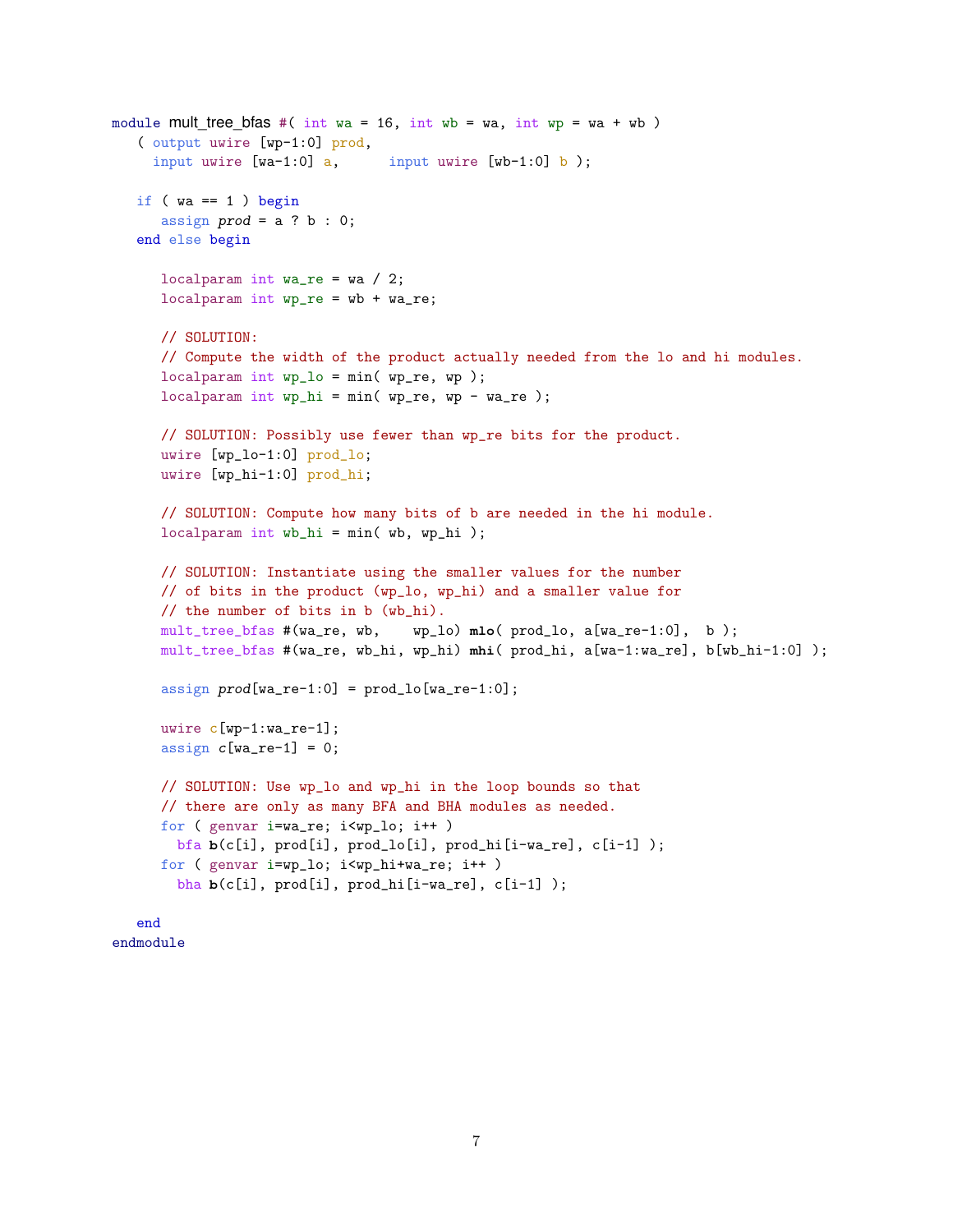Problem 5: [35 pts] Answer each question below.

(a) When is it less expensive to implement design X using an FPGA, and when is it less expensive to implement design X (the same design) using an ASIC? Cost here refers to the purchase price, not something computed using the simple model.

An FPGA is less expensive for design X when  $\ldots$   $\forall$  Explain.

... when only a small number will be fabricated, say 1. An FPGA is a moderately priced mass-produced component, so you are sharing the development costs with many other customers. An ASIC is made just for you, so even if you want one you are paying for a whole wafer full of chips, plus the cost of the masks needed for fabrication.

# $\overrightarrow{\bigtriangledown}$  An ASIC is less expensive for design X when  $\ldots$   $\overrightarrow{\bigtriangledown}$  Explain.

... when a large number will be fabricated, say 10,000. An ASIC contains just the logic you need, unlike an FPGA which has customizable logic (such as little look-up tables), customizable connections between the logic, not to mention left-over stuff that you didn't use. Therefore, if you fabricate enough ASIC chips the per-chip cost will be less than an FPGA.

(b) A testbench is written to verify whether a Verilog module does what it is supposed to do. (It's not just for homework assignments.) Consider a component that could quickly and thoroughly be tested after it has been manufactured.

Is a testbench still necessary for the Verilog description of this component?

### Explain.

Strictly speaking a testbench is not necessary, but practically speaking it is very necessary. A testbench can let the engineer know if the HDL has an error in a short time, perhaps seconds. The testbench might even provide information that can be used to find the flaw in the HDL. If there was no testbench then the component would need synthesized, fabricated, then tested. At best that would take minutes (say, for an FPGA), but for an ASIC it might take weeks. Even if it were just minutes, that would add up until the design were working correctly.

A company has two testbench teams, the good team, and the okay team. (The good team is much better than the okay team.) Is it better to use the good team (rather than the okay team) for the testbench when the design is being made into an FPGA or when the design is being made into an ASIC?

Better to use the good team for writing the testbench when fabricating an  $\bigcap$  FPGA or

| эr |  | $\bigotimes$ ASIC |  |  |
|----|--|-------------------|--|--|
|----|--|-------------------|--|--|

## Explain.

Suppose the testbench written by the good team finds a flaw that the okay team's testbench missed. For the ASIC, that discovered flaw would result in weeks of lost time while the flawed design was fabricated and then tested. It would also cost lots of money. For the FPGA, perhaps only hours of time are wasted by synthesizing and downloading a flawed design. So for that reason it better to use the good team for the ASIC designs.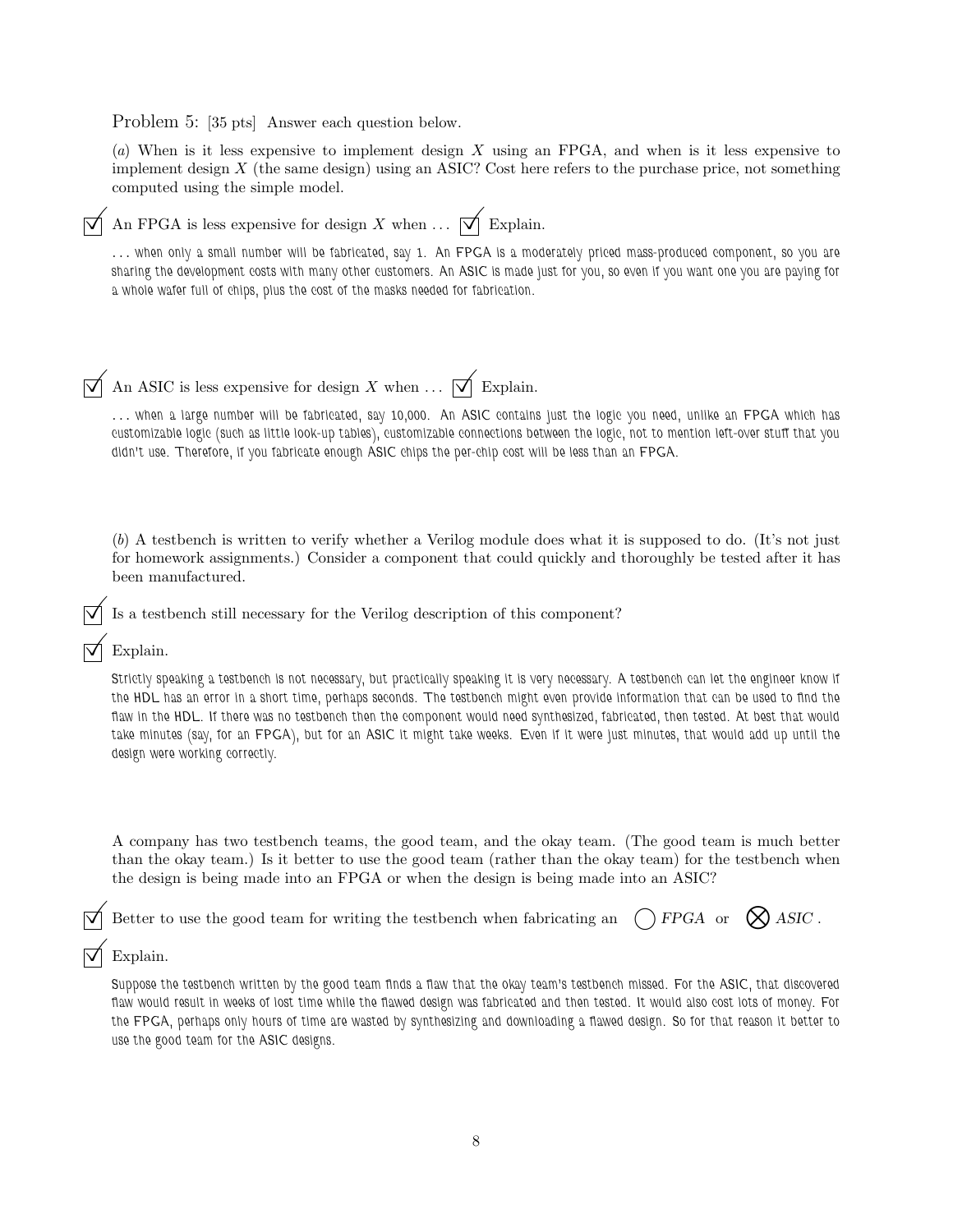(c) In each code fragment below indicate whether the non-blocking assignments are necessary, must be replaced by a blocking assignment, or whether it does not matter which is used. Assume typical use of Verilog.

```
Are the non-blocking assignments \bigcap necessary, \bigcap must be replaced by blocking assignments, \bigotimes either
one will work .
```
Explain.

```
// Fragment A
always_comb begin x \le a + y; end // Line 1
always_comb begin a \leq b + c; end // Line 2
```
Short answer: The value of x will be updated either way (with or without the non-blocking assignments) in the same time step.

Discussion: Notice that a is referenced in Line 1 and written in Line 2. Each is an always\_comb, and so each line executes whenever its live-in objects change. The live-in objects for Line 1 are a and y, and the live-in objects for Line 2 are b and c. If y and b both change, then Line 1 might be executed before Line 2. But because Line 2 changes a Line 1 will execute a second time. Because a is assigned using a non-blocking assignment a is not actually changed until all the active-region work is complete. But once that happens a is changed and that leads to an execution of Line 1.

```
Are the non-blocking assignments \bigotimes necessary, \bigcirc must be replaced by blocking assignments, \bigcirc either
 one will work .
Explain.
    // Fragment B
    always_ff @( posedge clk ) begin x \le a + y; end // Line 1
    always_ff @( posedge clk ) begin a <= b + c; end // Line 2
```
The non-blocking assignments are necessary because each line will execute just once in reaction to the positive edge. Without the non-blocking assignment results would depend on whether Line 1 was executed before or after Line 2.

(d) Consider three ways of designing digital hardware: combinational, sequential, and pipelined.

Sequential hardware is the lowest-cost alternative for many designs. (Some of which appear on this test.) Provide an example of some non-trivial hardware for which a sequential design would not be less expensive than a combinational design. The hardware might compute an arithmetic expression, as does the hardware in Problem 1.

 Non-trivial hardware that can't be made less expensive with a sequential design compared with a combinational design.  $|\mathbf{\nabla}|$  Explain.

Short Answer: Hardware for computing  $a * b + c$ , because the each operation is performed once. (Assuming a sequential adder and multiplier are not practical.)

Explanation: A sequential design has a lower cost than a combinational design when something in the combinational design can be used multiple times. Expression  $v_0^2+v_0v_1+v_1^2$  can be computed by a sequential circuit consisting of one multiplier (used three times) and one adder (used twice). But for  $a * b + c$  there would be one multiplier and one adder in both the combinational and sequential designs, so there is no cost benefit for the sequential design.